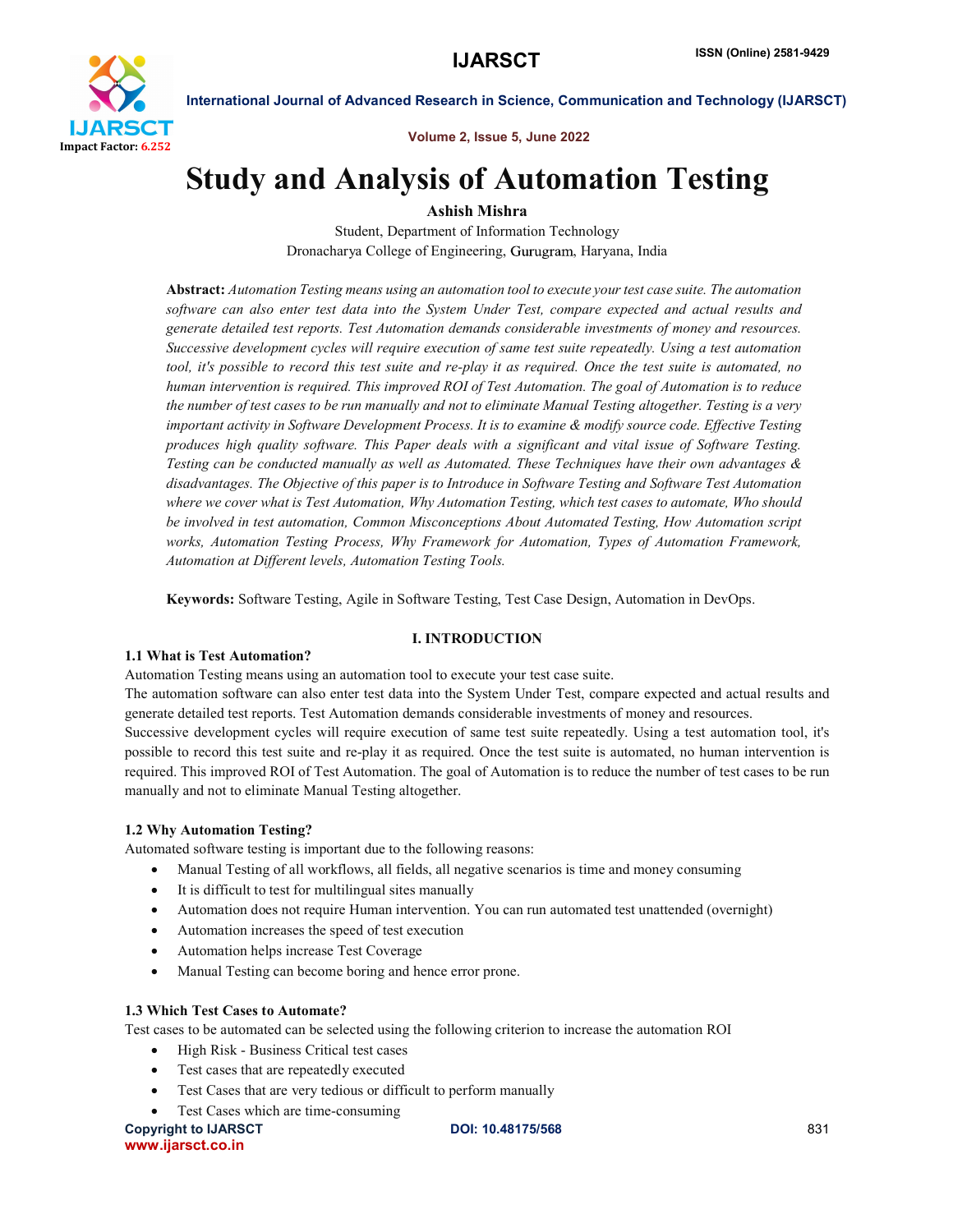

#### Volume 2, Issue 5, June 2022

The following category of test cases are not suitable for automation:

- Test Cases that are newly designed and not executed manually at least once
- Test Cases for which the requirements are frequently changing

#### 1.4 Who should be involved in test automation?

When evaluating a testing solution, it's important to have a tool that fits the needs of all of the different team members who will be involved in the testing process. These include:

- Manual testers: Record and replay is crucial for manual testers, especially those who are new to automation. Being able to use the same recorded script with variety of input data can come in handy while identifying and fixing problems across multiple environments.
- Automation engineers: For automation engineers, robust support for scripting languages, integrations with CI systems, and the ability to scale tests easily could be important.
- Developers: Implement testing into the development process requires the ability to conduct tests within IDEs such as Eclipse and Visual Studio.

#### 1.5 Common Misconceptions about Automated Testing

- Automation will provide you with more free time: The misconception that automated testing will give you more free time is both true and false. In manual testing, most of the time is devoted to exploratory and functional testing where you would manually search for errors. Once that process is complete, the manual tester must repeatedly go through the same steps over again.
- The Cost of Automated Testing is Too High: At first, the investment in automated testing might seem cost prohibitive, especially if you're a smaller company. But analysis has shown that, over time, automated testing pays for itself.
- Automated Testing is Better Than Manual Testing: The reality is, there is no "better" or "worse" in the automated vs. manual debate, there's just "different." Each approach has its own advantages and disadvantages. Manual testing is performed by a human sitting in front of a computer carefully going through application via SQL and log analysis, trying various usage and input combinations, comparing the results to the expected behavior and recording the results. Automated testing is often used after the initial software has been developed. Lengthy tests that are often avoided during manual testing can be run unattended. They can even be run on multiple computers with different configurations.

#### 1.6 How Automation Script Works

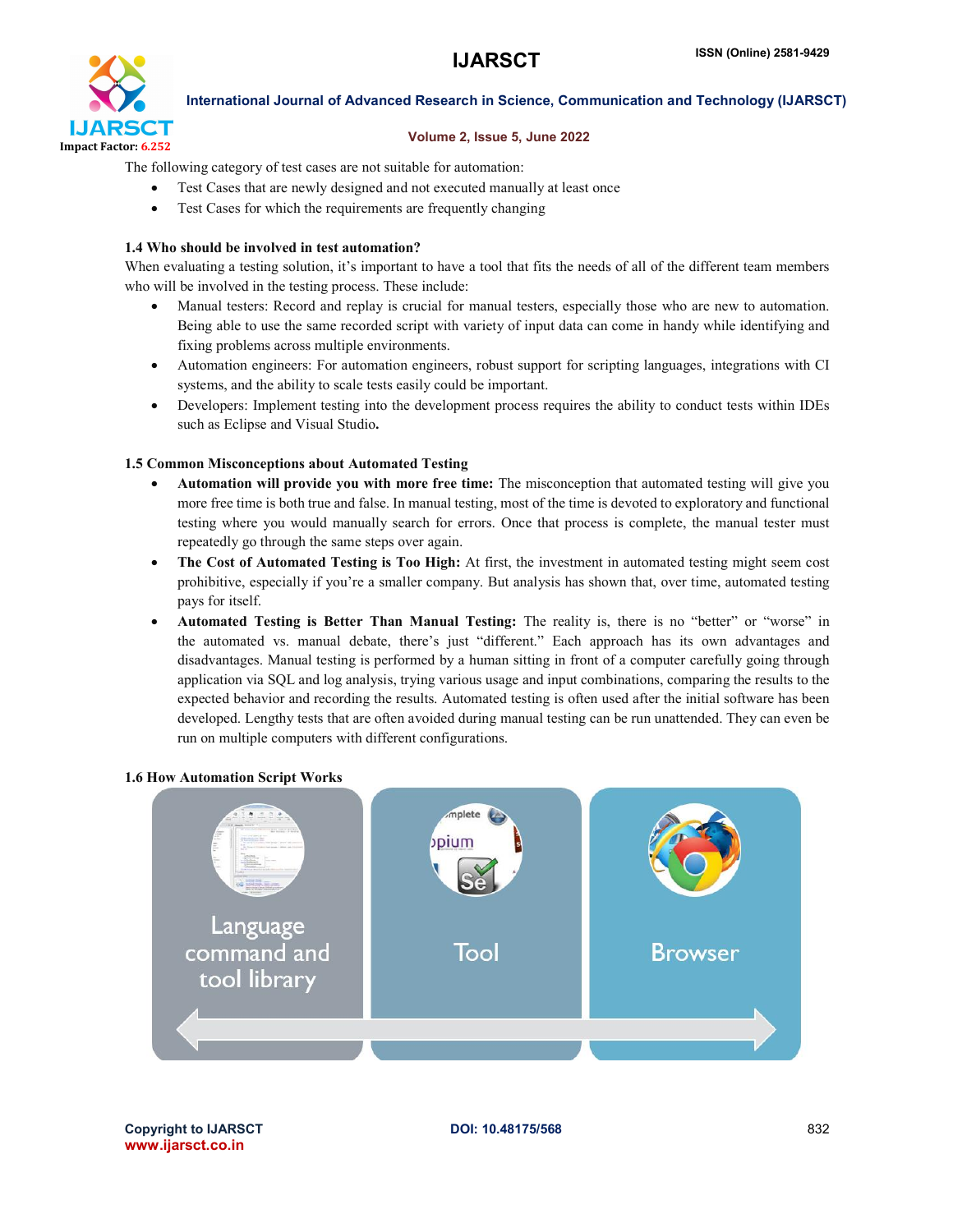# IJARSCT Impact Factor: 6.252

## International Journal of Advanced Research in Science, Communication and Technology (IJARSCT)

#### Volume 2, Issue 5, June 2022

#### 1.7 Automation Testing Process



- 1. Test tool selection: Test Tool selection largely depends on the technology the Application Under Test is built on. For instance, we want to perform web application testing, we will choose the tool which works good with the web applications, like we can use selenium for web application.
- 2. Define the scope of Automation: The scope of automation is the area of your Application Under Test which will be automated. Following points help determine scope:
	- a. The features that are important for the business
	- b. Scenarios which have a large amount of data
	- c. Common functionalities across applications
	- d. Technical feasibility
	- e. The extent to which business components are reused
	- f. The complexity of test cases. Ability to use the same test cases for cross-browser testing
- 3. Planning, Design, and Development: During this phase, you create an Automation strategy & plan, which contains the following details
	- a. Automation tools selection
	- b. Framework design and its features
	- c. In-Scope and Out-of-scope items of automation
	- d. Automation test script preparation
	- e. Schedule and Timeline of scripting and execution
	- f. Deliverables of Automation Testing
- 4. Test Execution: Automation Scripts are executed during this phase. The scripts need input test data before there are set to run. Once executed they provide detailed test reports. Execution can be performed using the automation tool directly or through the Test Management tool which will invoke the automation tools. Scripts can be executed in a single machine or a group of machines. The execution can be done during the night, to save time.
- 5. Maintenance: As new functionalities are added to the System Under Test with successive cycles, Automation Scripts need to be added, reviewed and maintained for each release cycle. Maintenance becomes necessary to improve the effectiveness of Automation Scripts.

#### 1.8 Why Framework for Automation

- Maintaining consistency of Testing
- Improves test structuring
- Minimum usage of code
- Less Maintenance of code
- Improve re-usability
- Non-Technical testers can be involved in code
- The training period of using the tool can be reduced
- Involves Data wherever appropriate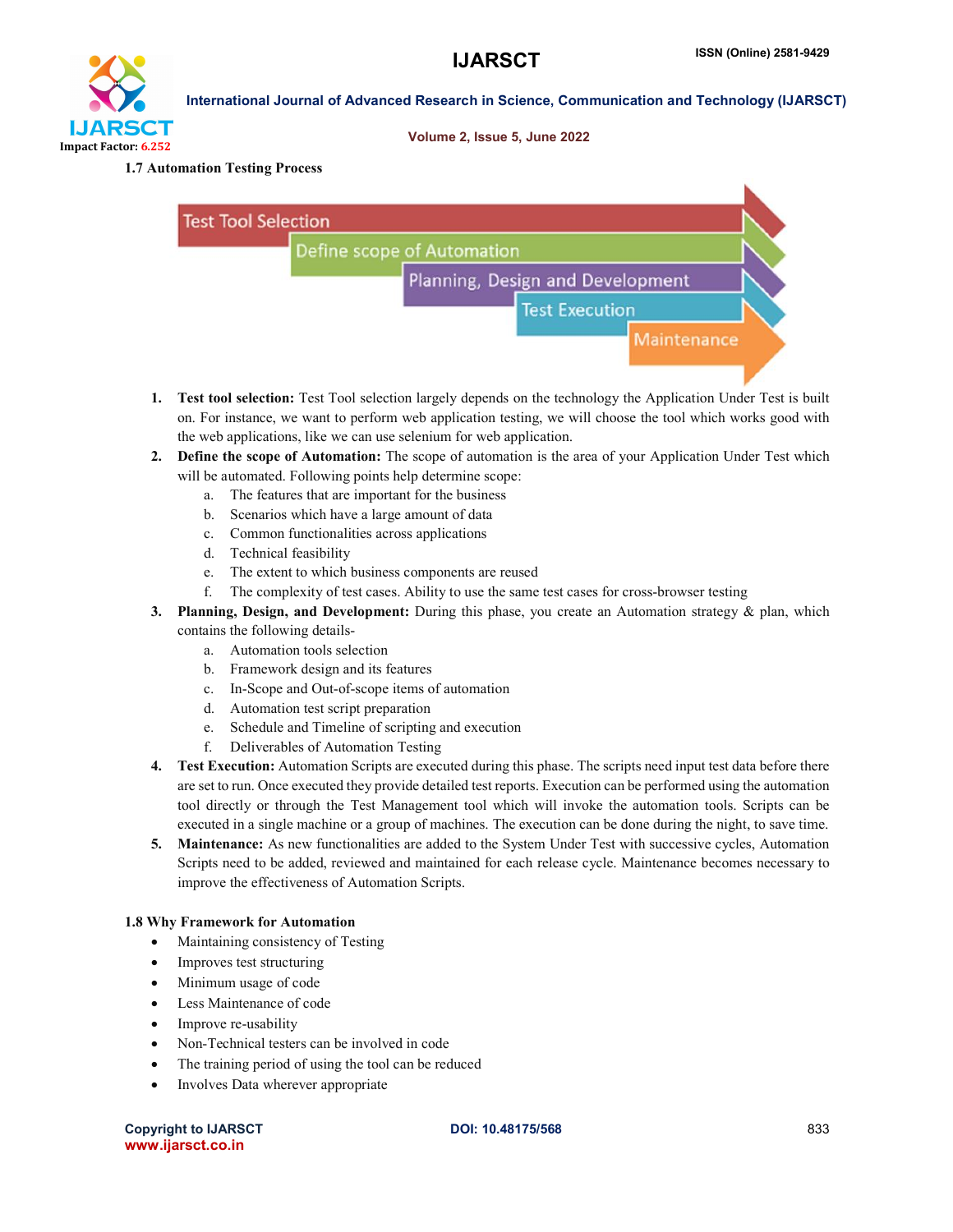

#### Volume 2, Issue 5, June 2022

#### II. TYPES OF AUTOMATION FRAMEWORK

- 1. Data Driven Automation Framework: Data-driven test automation framework is focused on separating the test scripts logic and the test data from each other. Allows us to create test automation scripts by passing different sets of test data. The test data set is kept in the external files or resources such as MS Excel Sheets, MS Access Tables, SQL Database, XML files etc., The test scripts connect to the external resources to get the test data. By using this framework we could easily make the test scripts work properly for different sets of test data. This framework significantly reduces the number of test scripts compared to module-based framework.
- 2. Keyword Driven Automation Framework: The Keyword driven testing framework is an extension to Data driven Testing Framework in a sense that it not only segregates the test data from the scripts, it also keeps the certain set of code belonging to the test script into an external data file. These set of code are known as Keywords and hence the framework is so named. Keywords are self-guiding as to what actions need to be performed on the application. The keywords and the test data are stored in a tabular like structure and thus it is also popularly regarded as Table driven Framework. Take a notice that keywords and test data are entities independent of the automation tool being used.
- 3. Modular Automation Framework: In the modular testing framework, testers create test scripts on module wise by breaking down the complete application under test into smaller, independent tests. In simple words, testers divide the application into multiple modules and create test scripts individually. These individual test scripts can be combined to make larger test scripts by using a master script to achieve the required scenarios. This master script is used to invoke the individual modules to run end to end test scenarios.
- 4. Hybrid Automation Framework: Hybrid Test automation framework is the combination of two or more frameworks mentioned above. It attempts to leverage the strengths and benefits of other frameworks for the particular test environment it manages. Most of the teams are building this hybrid driven framework in the current market.

#### 2.1 Automation at Different Levels

- The level of unit testing (Unit Test layer) at this level automated tests are the component or unit tests designed by developers. Testers can also write such tests, if they have the necessary skills. Similar tests in the early stages of the project, as well as their constant actualization and the addition by new tests, checking the "bug fixes", can help to protect the project from the many serious problems.
- The level of functional testing (Functional Test Layer non-UI) unfortunately, not all the application's business logic can be tested using the GUI layer. This could be a feature of implementation, which hides the business logic from the user. Access directly to the functional layer, which gives the opportunity to test the business logic of the application directly bypassing the user interface, is provided for the testing team only in agreement with the developers.
- The level of the user interface testing (GUI Test Layer) at this level, it is possible to test not only the user interface, but also the functionality by performing the operation causing the business logic of the application. This kind of cross-cutting tests provides a greater effect than just testing the functional layer, as it is necessary to perform functional testing by emulating the end-user operations through a graphical interface.

#### 2.2 Automation Testing tools

#### A. Selenium

- It is a software testing tool used for Regression Testing. It is an open-source testing tool that provides playback and recording facility for Regression Testing. The Selenium IDE only supports Mozilla Firefox web browser.
- It provides the provision to export recorded script in other languages like Java, Ruby, RSpec, Python, C#, etc
- It can be used with frameworks like JUnit and TestNG
- Autocomplete for Selenium commands that are common
- Walkthrough tests
- Identifies the element using id, name, X-path, etc.
- Store tests as Ruby Script, HTML, and any other format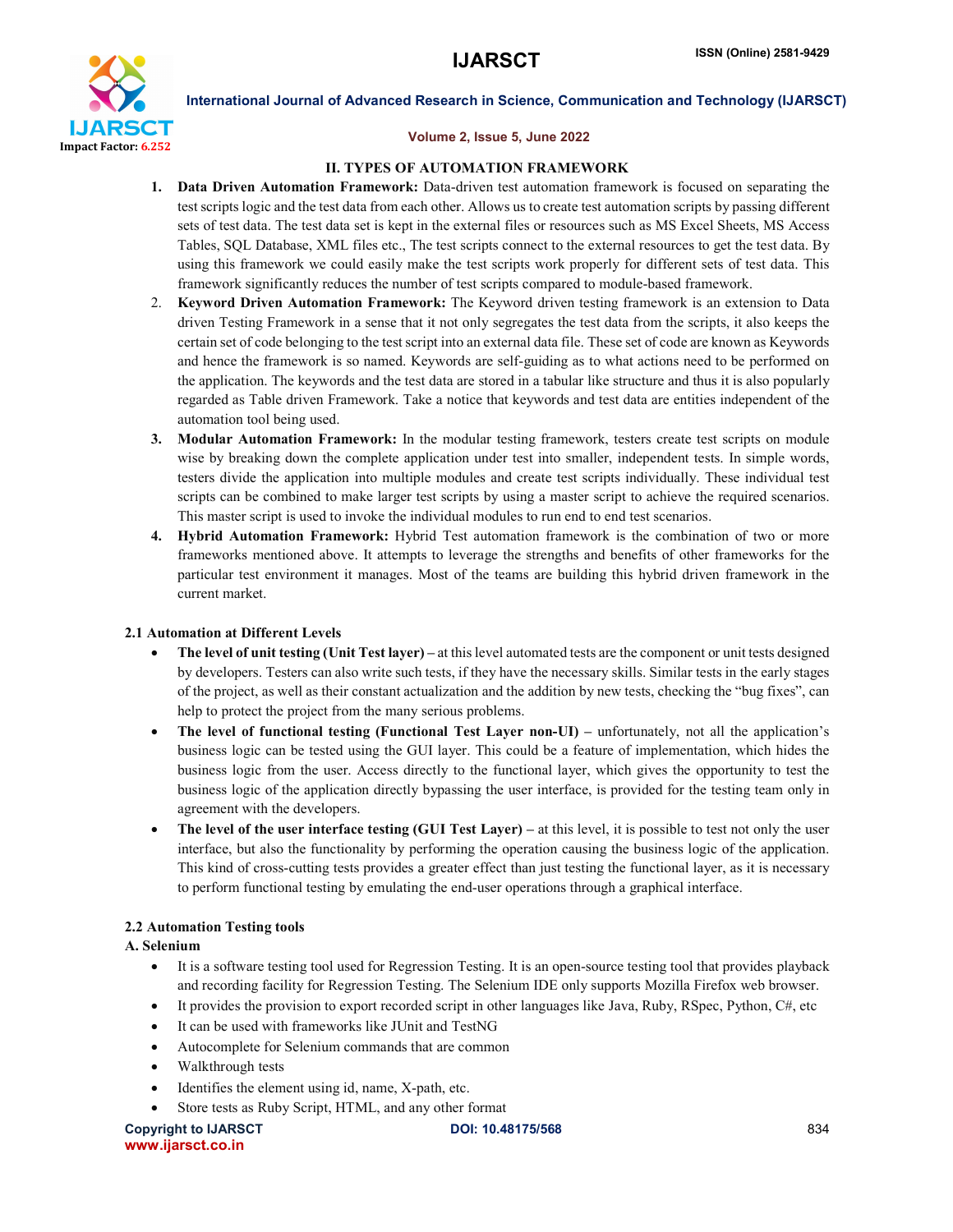

#### Volume 2, Issue 5, June 2022

- It provides an option to assert the title for every page
- It allows to insert comments in the middle of the script for better understanding and debugging

#### B. QTP (Microfocus UFT)

QTP is widely used for functional and regression testing, it addresses every major software application and environment. To simplify test creation and maintenance, it uses the concept of keyword driven testing. It allows the tester to build test cases directly from the application.

It is easier to use for a non-technical person to adapt to and create working test cases

It fix defects faster by thoroughly documenting and replicating defects for developer

Collapse test creation and test documentation at a single site

Parameterization is easy than WinRunner

QTP supports .NET development environment

It has better object identification mechanism

It can enhance existing QTP scripts without "Application Under Test" is available, by using the active screen

#### C. JMeter

JMeter is used for load testing and measure performance. You can use JMeter to analyze and measure the performance of web application or a variety of services. Performance Testing means testing a web application against heavy load, multiple and concurrent user traffic. JMeter originally is used for testing Web Application or FTP application.

JMeter is an Open-Source testing software. It is 100% pure Java application for load and performance testing.

JMeter is designed to cover various categories of tests such as load testing, functional testing, performance testing, regression testing, etc., and it requires JDK 5 or higher.

This tutorial provides an in-depth coverage of JMeter framework including its test plans, listeners, functions, and regular expressions.

#### 2.3 Agile in Software Testing

#### A. What is Agile?

In simple words, agile is marked by ready ability to move with quick easy grace. It means having a quick, resourceful and adaptable character.

#### B. What Does That Mean?

- Process has to be lightweight and sufficient
- Lightweight helps us adapt and move
- Sufficient recognizes our ineffectiveness to be complete and relies on strong communication

#### C. Background of Agile

- Agile isn't a set of tools or a single methodology, but a philosophy
- It was put to paper in 2001 with an initial 17 signatories. Agile was a significant departure from the heavyweight document-driven software development methodologies—such as waterfall—in general use at the time.

#### D. Manifesto for Agile

We are uncovering better ways of developing software by doing it and helping others do it. Through this work we have come to value:

Individuals and interactions over processes and tools

Working software over comprehensive documentation

Customer collaboration over contract negotiation

Responding to change over following a plan

That is, while there is value in the items on the right, we value the items on the left more.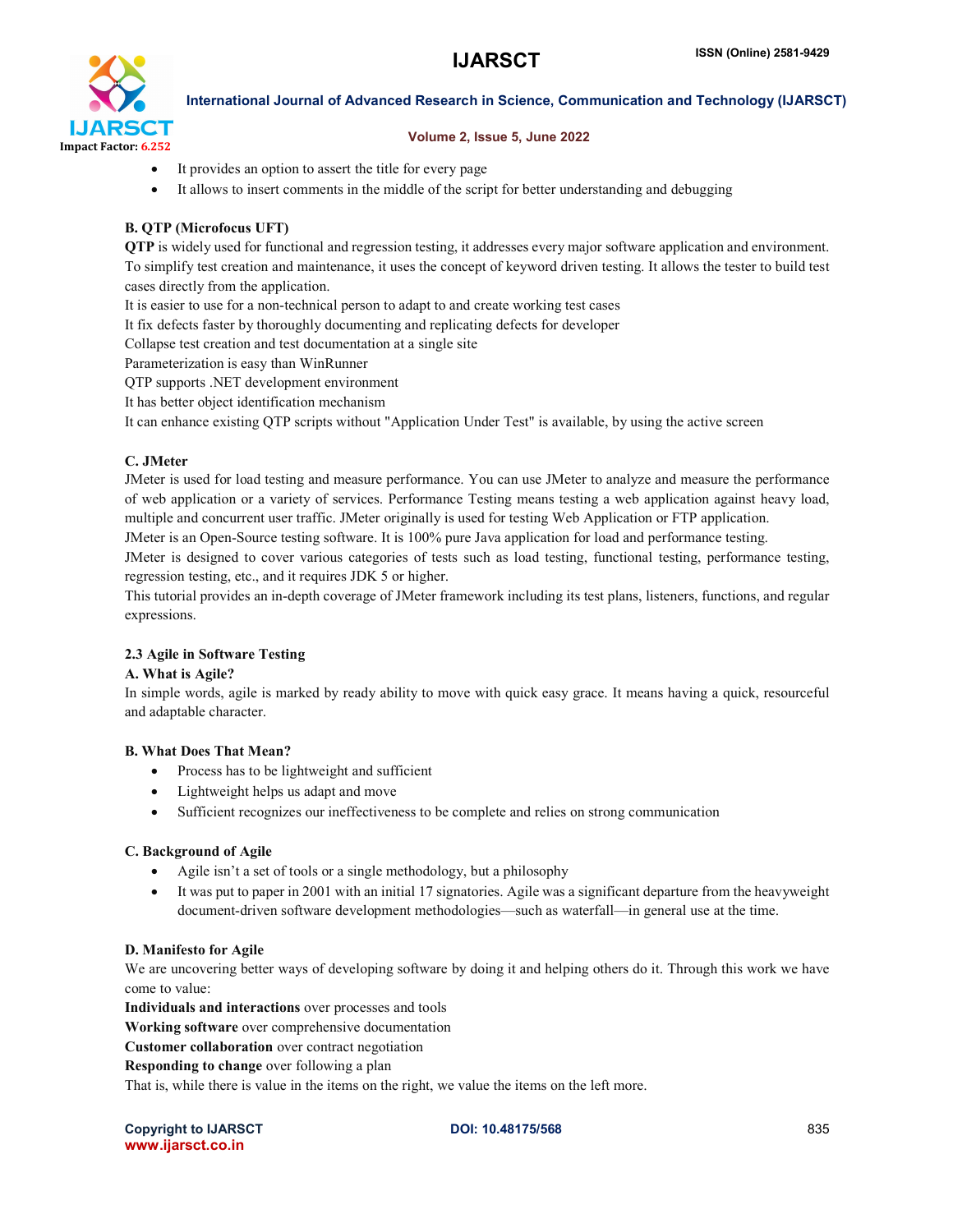

#### Volume 2, Issue 5, June 2022

#### How is Agile testing Different? Traditional vs. Agile

In the phased approach as shown in the diagram, it is clear that testing happens at the end, right before release. The diagram is idealistic; because it gives the impression there is as much time for testing as there is for coding. In many projects, this is not the case. The testing gets "squished" because coding takes longer than expected, and because teams get into a code-and-fix cycle at the end.



Agile is iterative and incremental. This means that the testers test each increment of coding as soon as it is finished. Iteration might be as short as one week, or as long as a month. The team builds and tests a little bit of code, making sure it works correctly, and then moves on to next piece that needs to be built. Programmers never get ahead of the testers, because a story is not "done" until it has been tested.

#### E. Agile Terminologies

- Sprint The time frame in which the work must be completed often 30 days.
- Daily scrum Lead by the scrum master, the team comes together for short daily meetings, in which they discuss what they have completed, what they are working on and any issues that are blocking the work
- Sprint end At the end of a sprint, two meetings are held:
- Sprint review The team shows their work to the product owner.
- Sprint retrospective The team discusses what they can do to improve processes. An important goal is continuous improvement.

#### F. Agile – Scrum

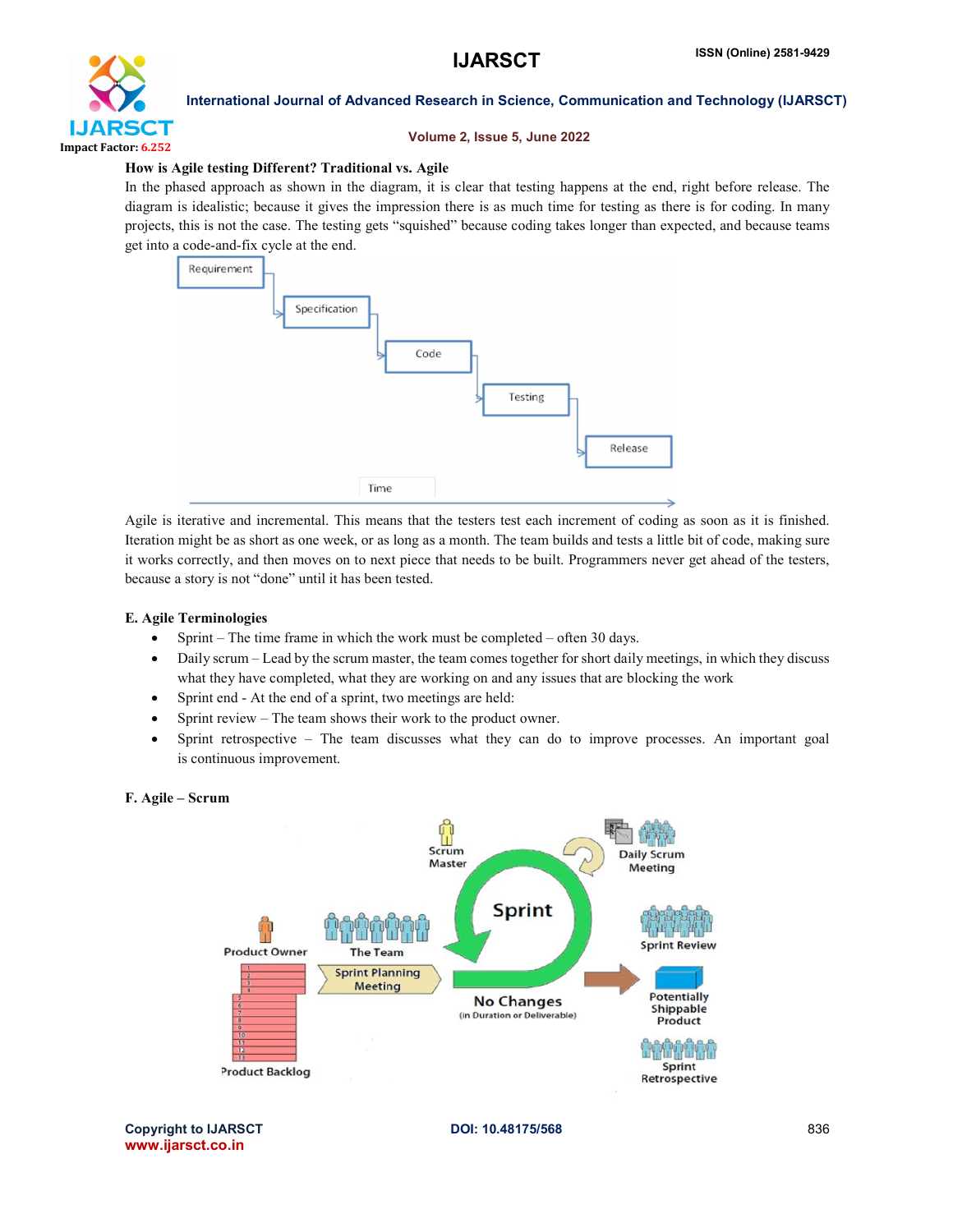

#### Volume 2, Issue 5, June 2022

#### III. TEST CASE DESIGN

#### 3.1 Test Analysis and Design

Test Analysis and Design is a Fundamental Test Process which creating test conditions & test cases. In this process performed major tasks like reviewing the test basis, identifying the test conditions based on analysis of test items, writing test cases, identifying necessary test data to support the test conditions and test cases, designing the test environment.

#### 3.2 What is a Test Case?

A Test Case refers to the sequence of actions required to verify a specific feature or functionality. Essentially, the test case details the steps, data, prerequisites, and postconditions necessary to verify a feature.

## 3.3 The Objective of Writing Test Cases

- To validate specific features and functions of the software.
- To record a catalog of steps undertaken, which can be revisited in the event of a bug popping up.
- To help detect usability issues and design gaps early on.
- To help new testers and devs quickly pick up testing, even if they join in the middle of an ongoing project.

## 3.4 Test case development

- Test Case ID Unique ID is required for each test case.
- Test Scenario module / feature/functionality that can be tested
- Prerequisites Any prerequisite that must be fulfilled before the execution of this test case.
- Test Steps series of steps that will be followed while testing the software module's
- Test Data is the input given to a software program during test execution

#### 3.5 Test Case Development

- Expected Result What should be the outcome expected from system when these steps are followed.
- Actual result What is actual result generated as a result of following the test case steps
- Test Status Pass/Fail If an actual result is not as per the expected result, then mark this test as failed. Otherwise, update it as passed

#### 3.6 Best Practices for Writing Test Cases

- Prioritize clarity and transparency. Be clear, concise, and assertive in describing.
- Focus on End-User requirements when writing sample test cases. Map test cases to reflect every aspect of the user journey. Use the Specifications Document and the Requirements Document to do so.
- Avoid repetition. If multiple tests can be executed with the same test case, use the Test Case ID to refer to the required test case.
- Keep Test Steps as minimal as possible. Ideally, to 10-15 steps
- Focus on achieving maximum test coverage.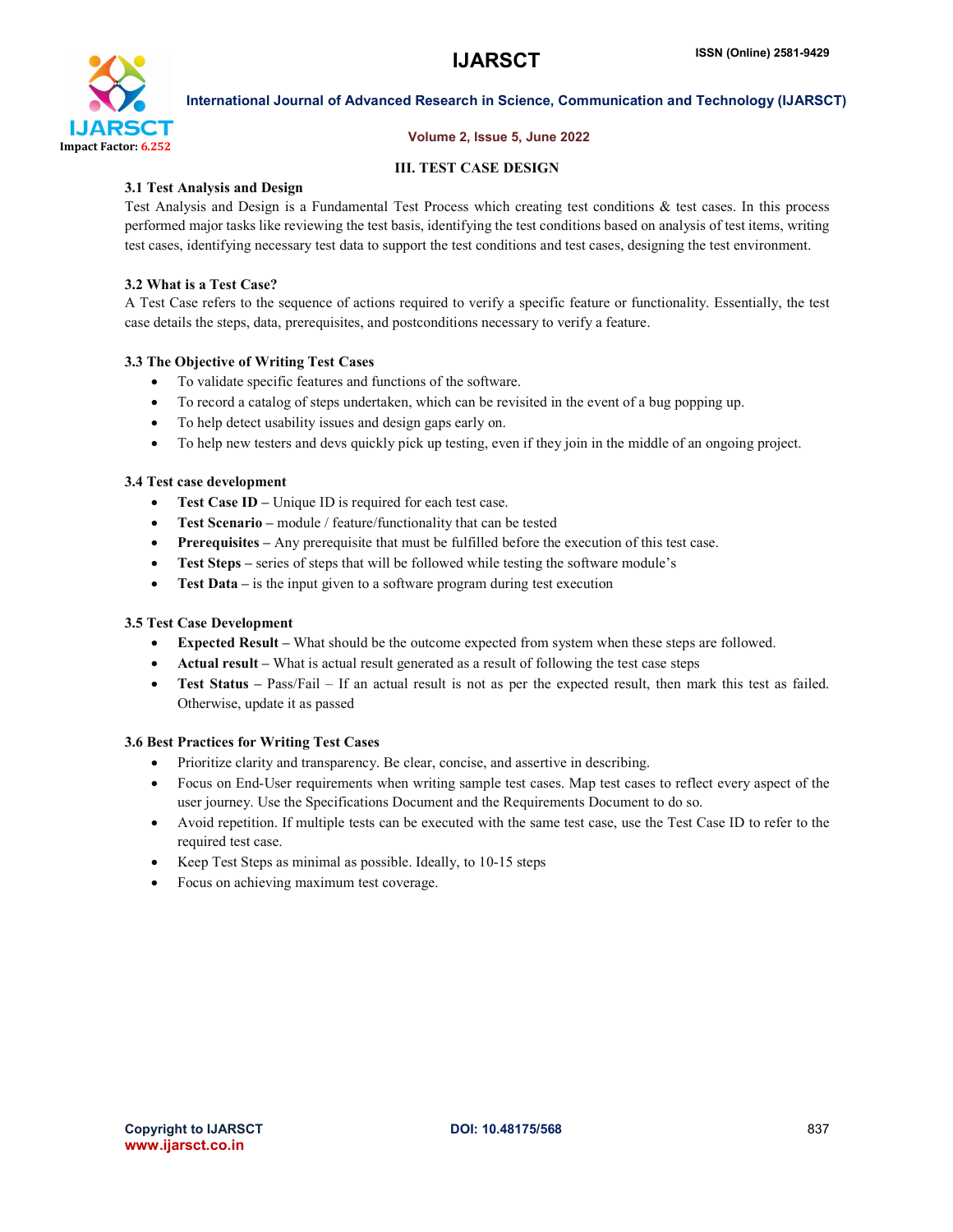



#### Volume 2, Issue 5, June 2022

#### 3.7 Test Case Writing Practice with Example

| <b>Test</b><br>Case<br>ID | <b>Test Scenario</b>                            | <b>Test Steps</b>                                                                                  | <b>Test Data</b>                                | <b>Expected</b><br><b>Results</b>               | Actual<br><b>Results</b> | Pass/Fail |
|---------------------------|-------------------------------------------------|----------------------------------------------------------------------------------------------------|-------------------------------------------------|-------------------------------------------------|--------------------------|-----------|
| TU01                      | Check<br>Customer<br>Login with<br>valid Data   | 1. Go to site<br>http://demo.guru99.com<br>2. Enter UserId<br>3. Enter Password<br>4. Click Submit | $Userid =$<br>guru99<br>$Password =$<br>pass99  | User should<br>Login into an<br>application     | As<br>Expected           | Pass      |
| TU <sub>02</sub>          | Check<br>Customer<br>Login with<br>invalid Data | 1. Go to site<br>http://demo.guru99.com<br>2. Enter UserId<br>3. Enter Password<br>4. Click Submit | $Userid =$<br>guru99<br>$Password =$<br>glass99 | User should not<br>Login into an<br>application | As<br>Expected           | Pass      |

#### 3.8 Test Design Techniques

Test design technique is a procedure for determining test conditions, test cases and test data during software testing. There are many different types of software testing technique, each with its own strengths.



#### 3.9 What is Static Testing?

Static Testing, a software testing technique in which the software is tested without executing.

Instead of executing the code, static testing is a process of checking the code and designing documents and requirements before it's run in order to find errors. The main goal is to find flaws in the early stages of development. It is normally easier to find the sources of possible failures this way.

#### 3.10 Static Testing Technique

Static testing is carried out with two different steps or techniques:

- Review Typically used to find and eliminate errors or ambiguities in documents such as requirements, design, test cases, etc.
- Static analysis The code written by developers are analyzed (usually by tools) for structural defects that may lead to defects.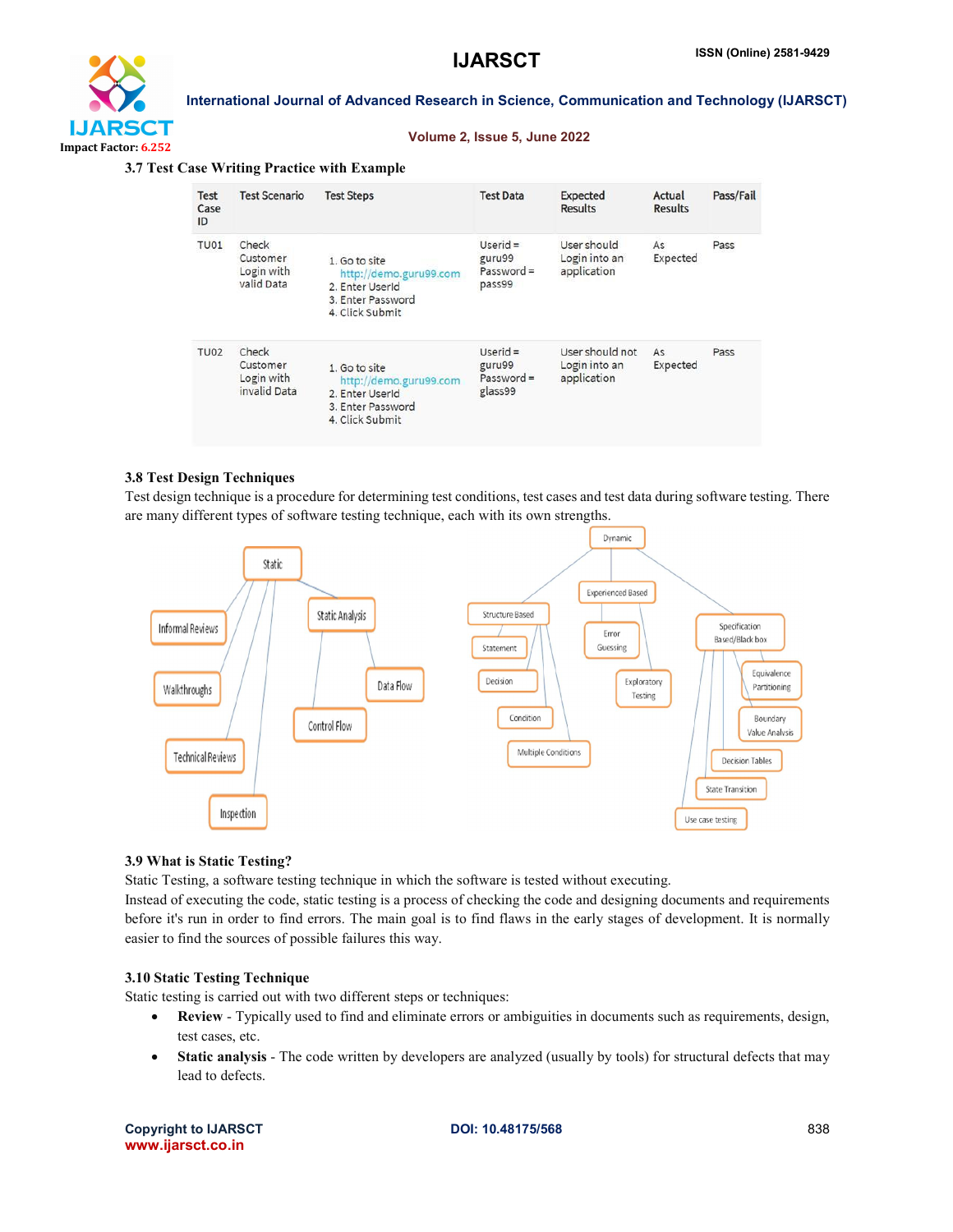# Impact Factor: 6.252

International Journal of Advanced Research in Science, Communication and Technology (IJARSCT)



#### 3.11 Types of Static Testing Reviews

This process can be carried out in four different ways:

- Informal -- informal reviews will not follow any specific process to find errors. Coworkers can review documents and provide informal comments.
- Walkthrough -- the author of whichever document is being reviewed will explain the document to their team. Participants will ask questions, and any notes are written down.
- Inspection -- a designated moderator will conduct a strict review as a process to find defects.
- Technical/peer reviews -- technical specifications are reviewed by peers in order to detect any errors.

## 3.12 Types of Static Analysis

Static Analysis includes the evaluation of the code quality that is written by developers. Different tools are used to do the analysis of the code and comparison of the same with the standard.

Static Analysis is of three types:

- Data Flow: Data Flow Testing is a specific strategy of software testing that focuses on data variables and their values
- Control Flow: Control flow is basically how the statements or instructions are executed.
- Cyclomatic Complexity: Cyclomatic complexity is the measurement of the complexity of the program that is basically related to the number of independent paths in the control flow graph of the program.

For example, if source code contains no control flow statement then its cyclomatic complexity will be 1 and source code contains a single path in it. Similarly, if the source code contains one if condition then cyclomatic complexity will be 2 because there will be two paths one for true and the other for false.

#### 3.13 Dynamic Testing Technique

Dynamic Testing is a software testing method used to test the dynamic behaviour of software code. The main purpose of dynamic testing is to test software behaviour with dynamic variables or variables which are not constant and finding weak areas in software runtime environment.

Dynamic techniques are subdivided into three more categories:

- Black box testing techniques (Also known as specification-or behavioral techniques)
- White-box testing techniques (also known as structure-based or structural techniques) and
- Experience-based techniques

Copyright to IJARSCT **DOI: 10.48175/568** 839 www.ijarsct.co.in